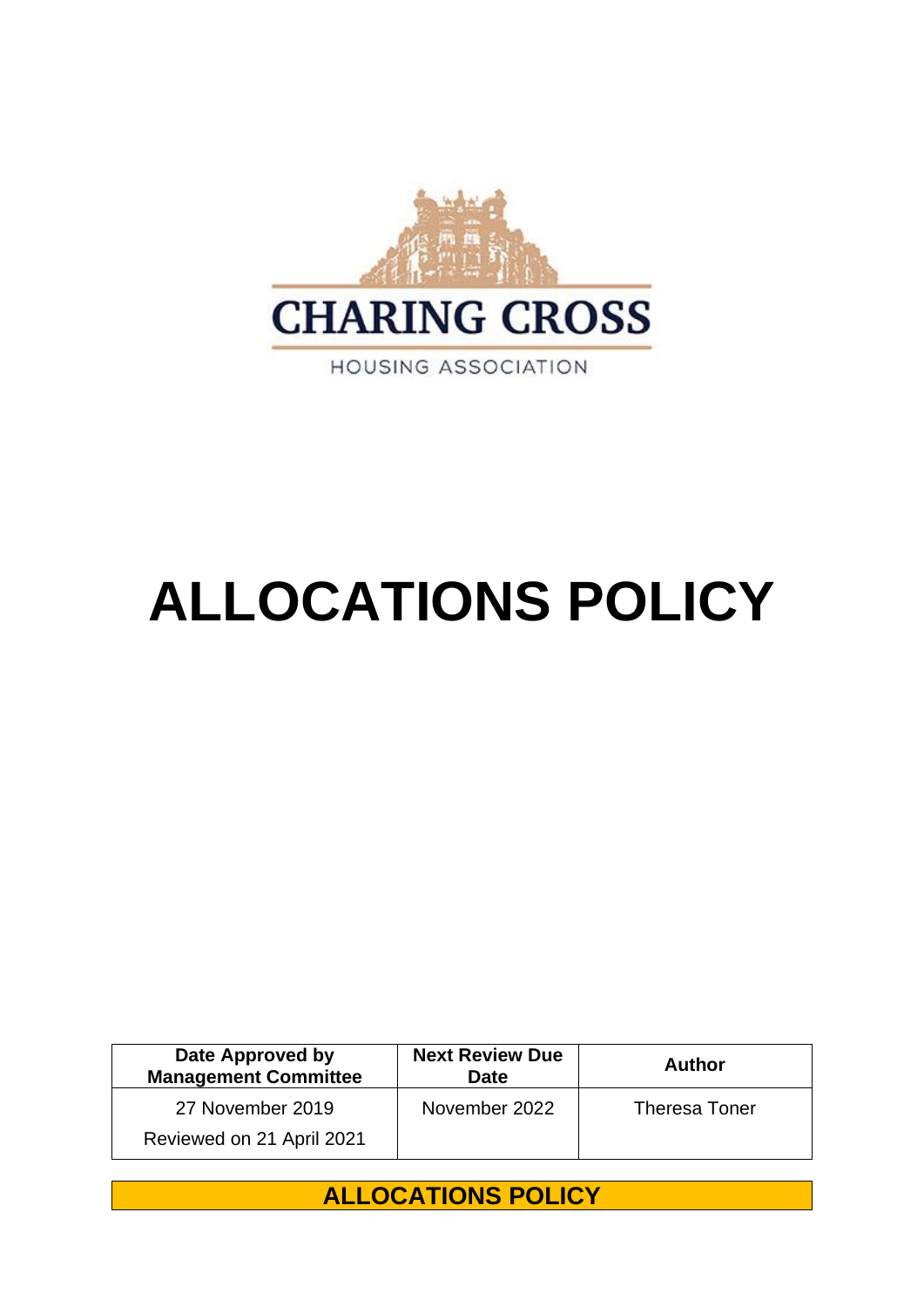# **CONTENT**

- **1. Policy Statement**
- **2. Roles and Responsibilities**
- **3. Impact on Diversity**
- **4. Customer Consultation**
- **5. Monitoring and Compliance**
- **6. Approval**

## **Operational Processes**

- 1. Access to Housing
- 2. Local Lettings Plan
- 3. Information for Applicants
- 4. Suspensions
- 5. Section 5 referrals
- 6. House Types and sizes to be allocated
- 7. Categories of Points
- 8. Transfers
- 9. Responding to Applicants
- 10.Making, receiving, accepting and refusing an offer of housing
- 11.Confirmation of circumstances
- 12.Review of applications
- 13.Cancellation of applications
- 14.Granting of tenancies to employees, governing body members and relatives of persons connected to the Association
- 15.High Risk Offenders
- 16.Tenancies granted
- 17.Appeals
- 18.Confidentiality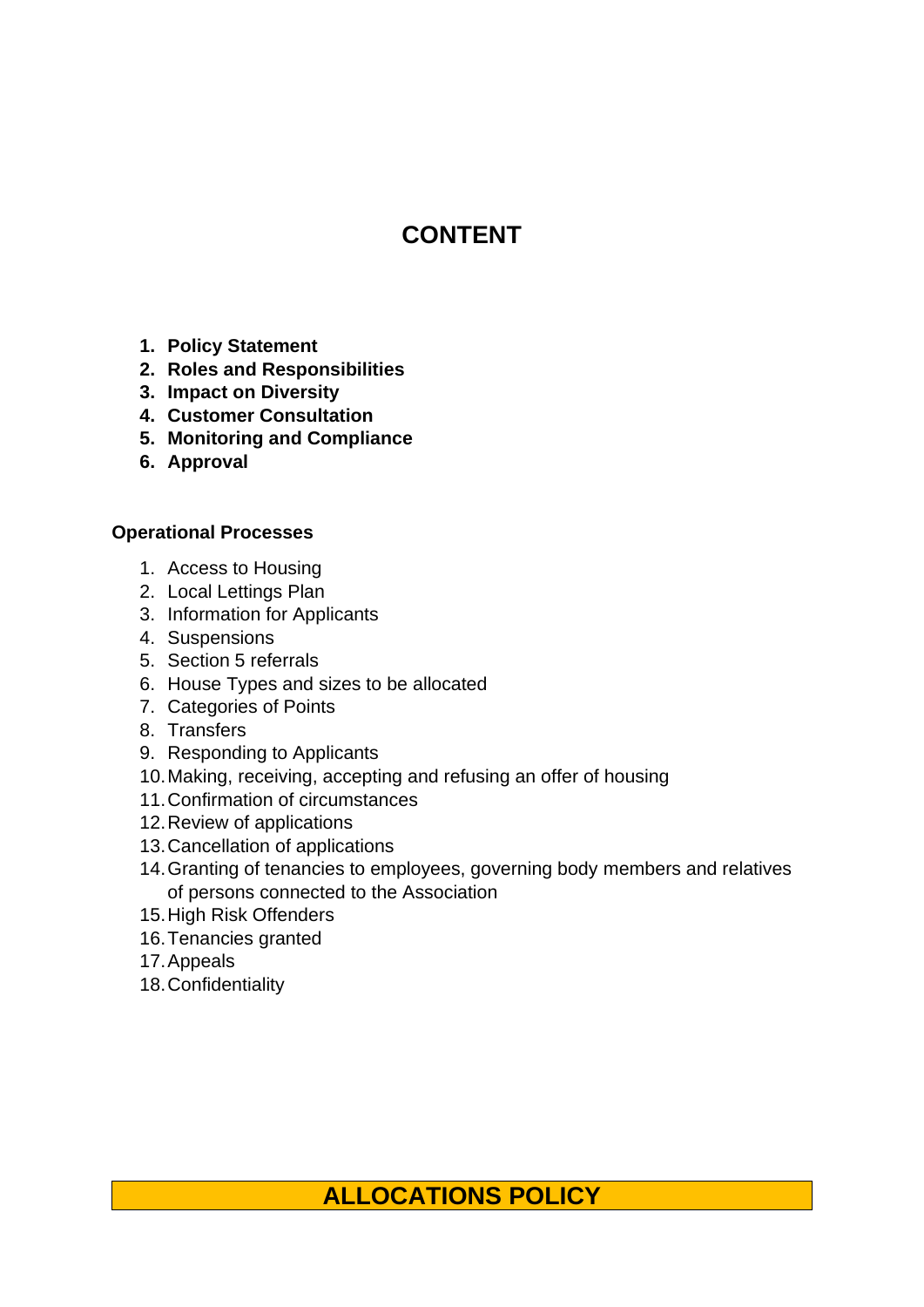#### **1 POLICY STATEMENT**

1.1 This Policy sets out the standards and guidance that Charing Cross Housing

Association will follow to ensure that properties are allocated to those in most of need of them.

- 1.2 Charing Cross primary aim is to provide affordable and well managed rental accommodation to those in housing need, and are committed to providing balanced and sustainable communities. We aim to do this by pursuing the following objectives:
	- Identifying those with high levels of housing needs
	- Ensuring our allocations process is open to all sections of the community
	- Making the best use of our stock and using our allocation process to assist in the creation and maintenance of sustainable communities
	- Having clear targets for the allocation of properties and ensuring that allocations can be readily monitored through information systems
	- Processing applications efficiently and effectively whilst ensuring confidentiality and access to information will be in line with legal requirements
- 1.3 References and Sources
	- A Housing Practitioner's Guide to Integrating Asylum Seekers and Refugees, Second Editions, Scottish Refugee Council
	- Data Protection Act 2018
	- General data Protection Regulations
	- Equality Act 2010 and the Equality Act 2010 (specific duties) (Scotland) Regulations 2012
	- Homelessness etc (Scotland) Act 2003
	- Housing (Scotland) Act 1987
	- Housing (Scotland) Act 2001
	- Housing (Scotland) Act 20019 'Homelessness Section 5: Guidance on Good Reason'
	- Housing (Scotland) Act 2006
	- Housing (Scotland) Act 2010
	- Housing (Scotland) Act 2014
	- Human Rights Act 1998
	- The Legal Framework for Social Housing Allocations, Statutory Guidance for Social Landlords. Housing (Scotland) Act 2014 (Scottish Government)
	- Looked After Children (Scotland) Regulations 2009
	- Management of Offenders etc (Scotland) Act 2005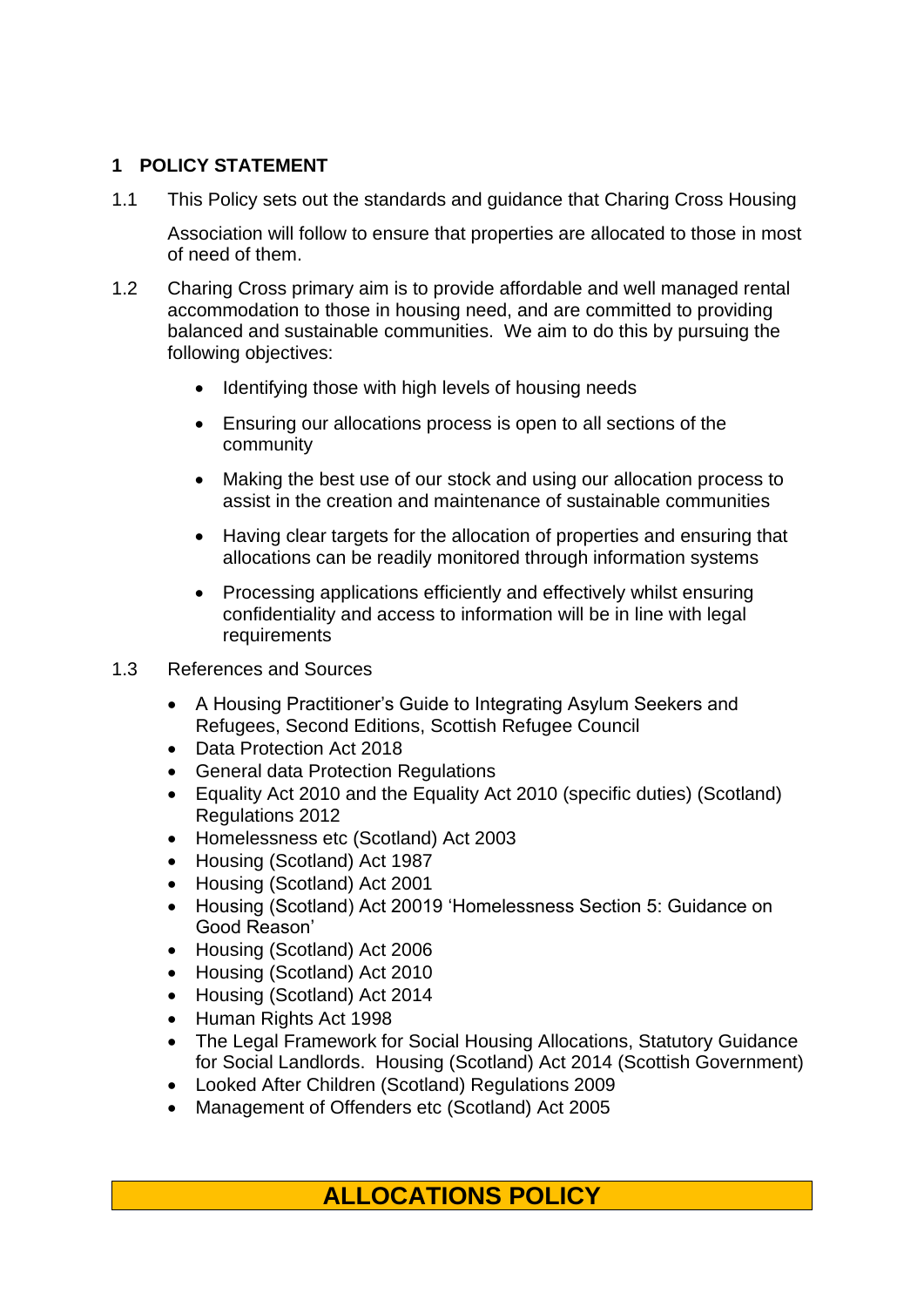• Minimum Period for Applications to remain in force – Suspension Under Section 20B of the Housing (Scotland) Act 1987. Statutory guidance Housing Scotland Act 2014 (Scottish Government 2018)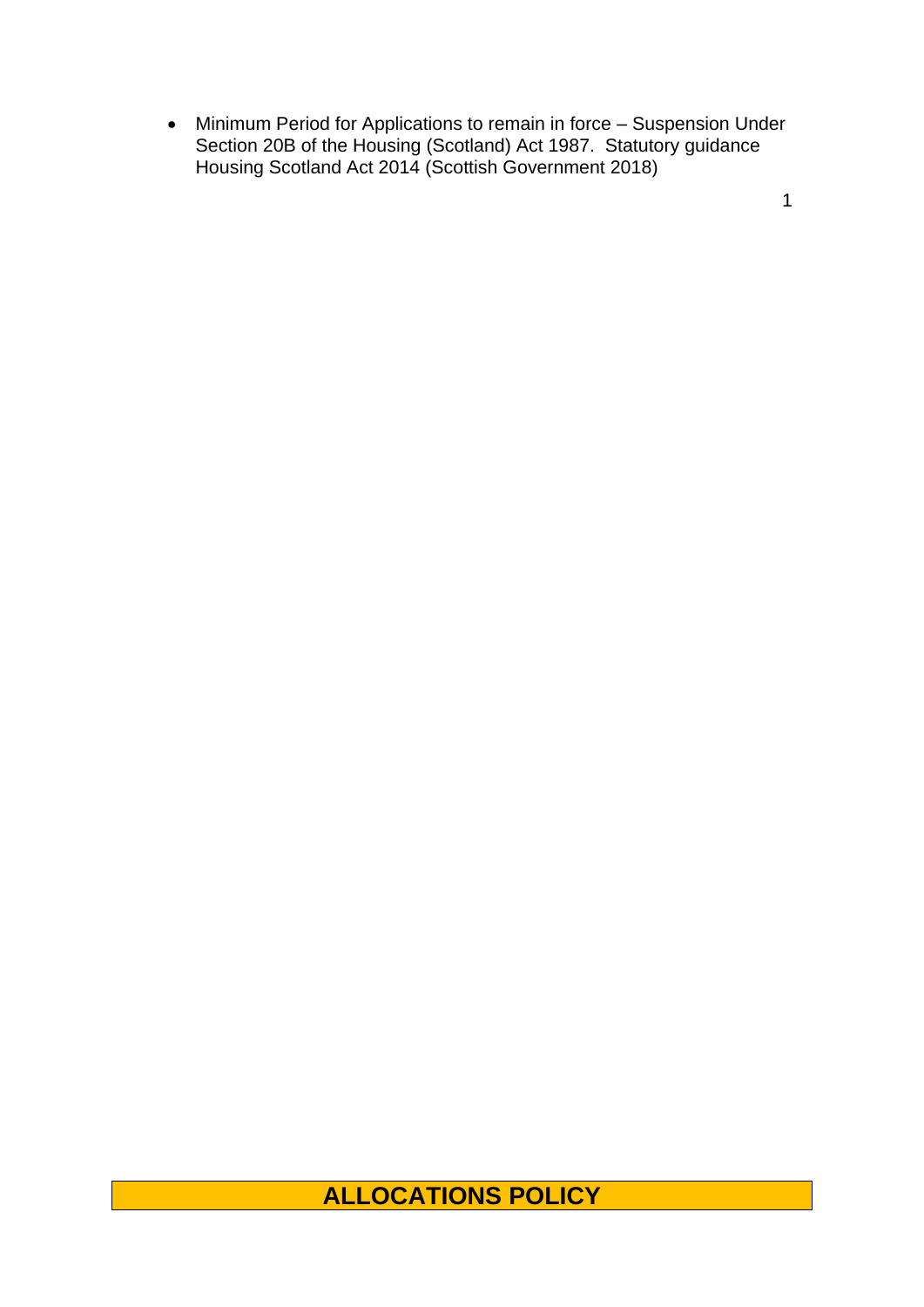- Scottish Government's Code of Guidance on Homelessness 2005
- The Scottish Social housing Charter (2017)
- Scottish Government Social Housing Allocations in Scotland: A Practice guide February 2019
- Suspending Housing Applicants : A Practical Guide (CIH (book) 2009)

## **2 ROLES AND RESPONSIBILITIES**

- 2.1 The Housing Manager will be responsible for:
	- Ensuring that this policy is implemented by all staff
	- Ensuring that staff are designated to deal with the allocation of properties
	- Monitoring systems and practices, in order to ensure that all applications and applications are dealt with in a consistent and fair approach
	- Preparing local lettings plans for approval by the Director and Management Committee

## **3 IMPACT ON DIVERSITY**

- 3.1 This policy applies to the allocation and letting of Charing Cross properties as outlined above.
- 3.2 Charing Cross demonstrates its commitment to diversity and promotes equality by ensuring that this policy is applied in a manner that is fair to the community as a whole. This will be done with due regard to the protected characteristics identified under the Equality Act 2010.
- 3.3 Charing Cross also evidences its obligations to diversity and equality by taking this into consideration when shaping policy and delivering our services. All our applicants are asked to provide diversity details and allocations regularly monitored to ensure that housing is being offered and allocated in a fair and consistent manner.

# **4 CUSTOMER CONSULTATION**

4.1 Current applicants and tenants were invited to take part in a survey both online and via paper if requested.

# **5 MONITORING AND COMPLIANCE**

5.1 This policy will be monitored to ensure that operational arrangements are compliant with legislation and reflect best practice. The Director will commission cases to be audited on a regular basis. Records of ASB cases stored on the appropriate systems will be reviewed to ensure cases are dealt with in a timely, fair and transparent manner.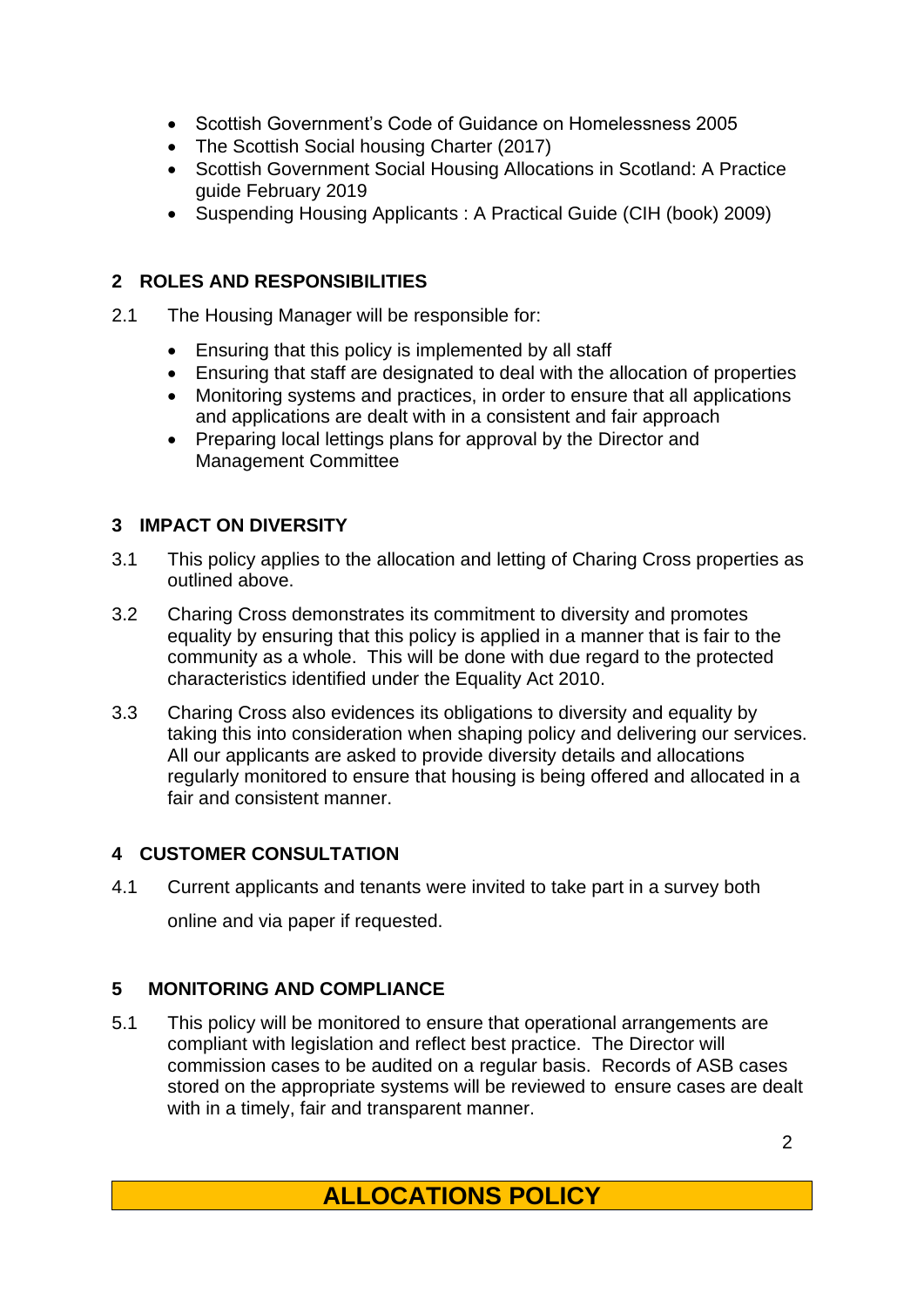- 5.2 Until a new policy is formally adopted this document will remain in force and operational.
- 5.3 This policy will be reviewed in accordance with the policy review programme agreed by the management committee.
- 5.4 If there are significant changes to legislation or regulation or there are found to be failing in this policy, as a result of complaints or findings from any independent organisations, the Director will initiate an immediate review.

## **6 APPROVAL**

6.1 The policy was approved by the management committee and will be subject to review as per our review timetable.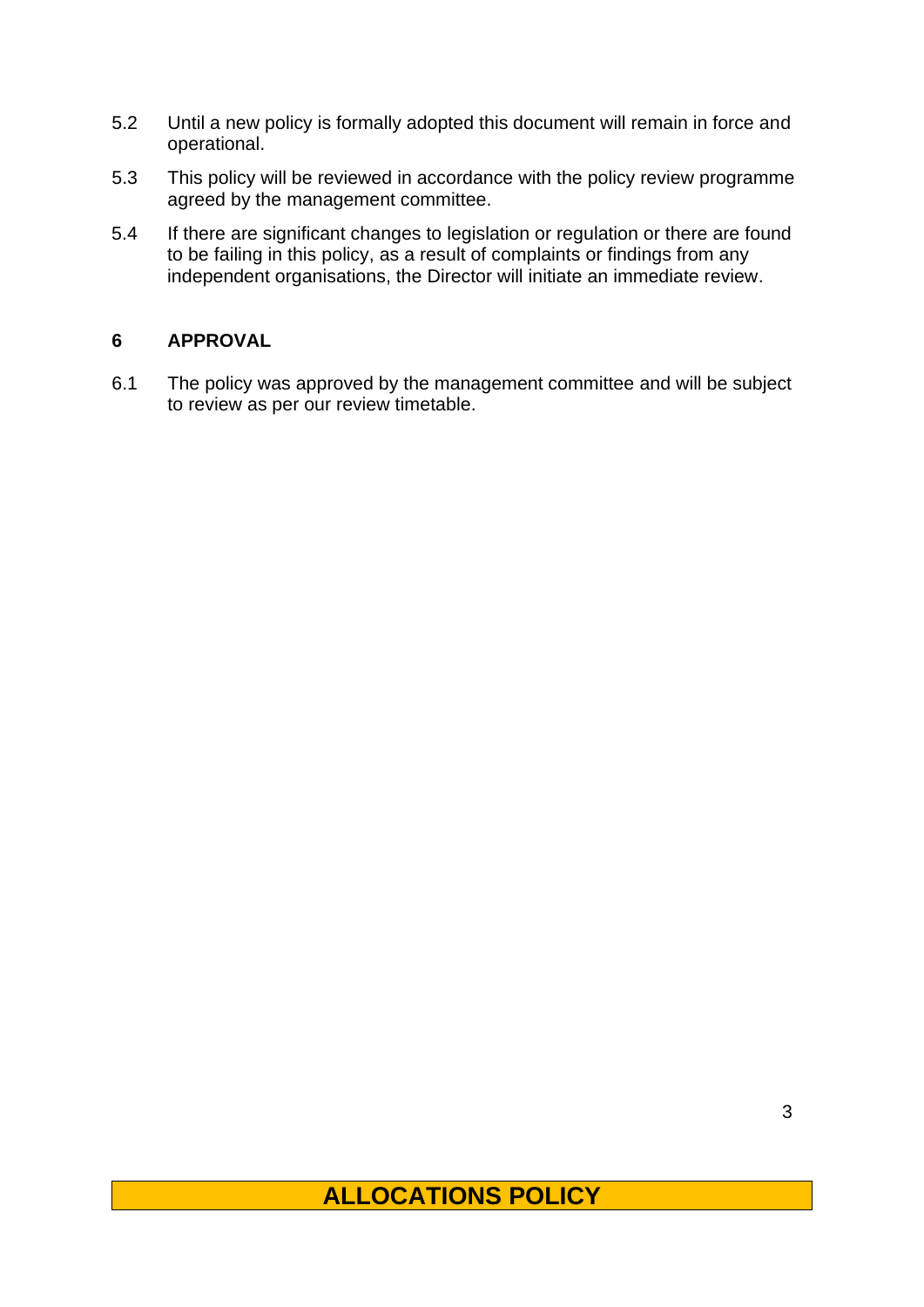#### **OPERATIONAL PROCESSES**

#### **1 ACCESS TO HOUSING**

- 1.1 Applicants can gain access to Charing Cross' general needs and amenity housing through one or more of these routes:
	- Charing Cross housing list
	- Local authority section 5 referrals
	- Existing tenant's wishing to transfer
	- Mutual exchanges
- 1.2 Charing Cross will accept applications for general rented properties from any applicant over the age of 16. There may be certain circumstances where it would be helpful to accept an application from someone six months prior to their  $16<sup>th</sup>$  birthday (e.g. to help the transition of a young person leaving care, however they would not be allocated a propertyuntil they have turned 16.
- 1.3 The Association only has a small number of properties available for allocation each year, so cannot guarantee being able to offer a house to all applicants accepted onto the housing list. Even if the circumstances of an applicant merit a high priority, it cannot be guaranteed that a house will become available within a reasonable timescale
- 1.4 Eligibility for different property types
	- General needs housing this is accommodation that is suitable for anyone regardless of age, mobility or other impairment
	- Amenity housing the allocation of these properties is age and needs defined through direct applications or local authority section 5 referrals.

#### **2 LOCAL LETTINGS PLAN**

- 2.1 To ensure the best use of stock and to meet the needs of applicants and local communities, Charing Cross operates local lettings plan, which are reviewed at least on an annual basis by Management Committee
- 2.2 The Local Lettings Plan will set out the expected number of properties for letting during the coming year and set targets based on community population and mix.
- 2.3 The Local lettings Plan will also incorporate agreed targets with the local authority for section 5 referrals and other protocols

#### **3 INFORMATION FOR APPLICANTS**

3.1 Where there is information for available, the Association will attempt to provide applicants with an estimate of the likely waiting time for their choice of property and demand in their area of choice. 4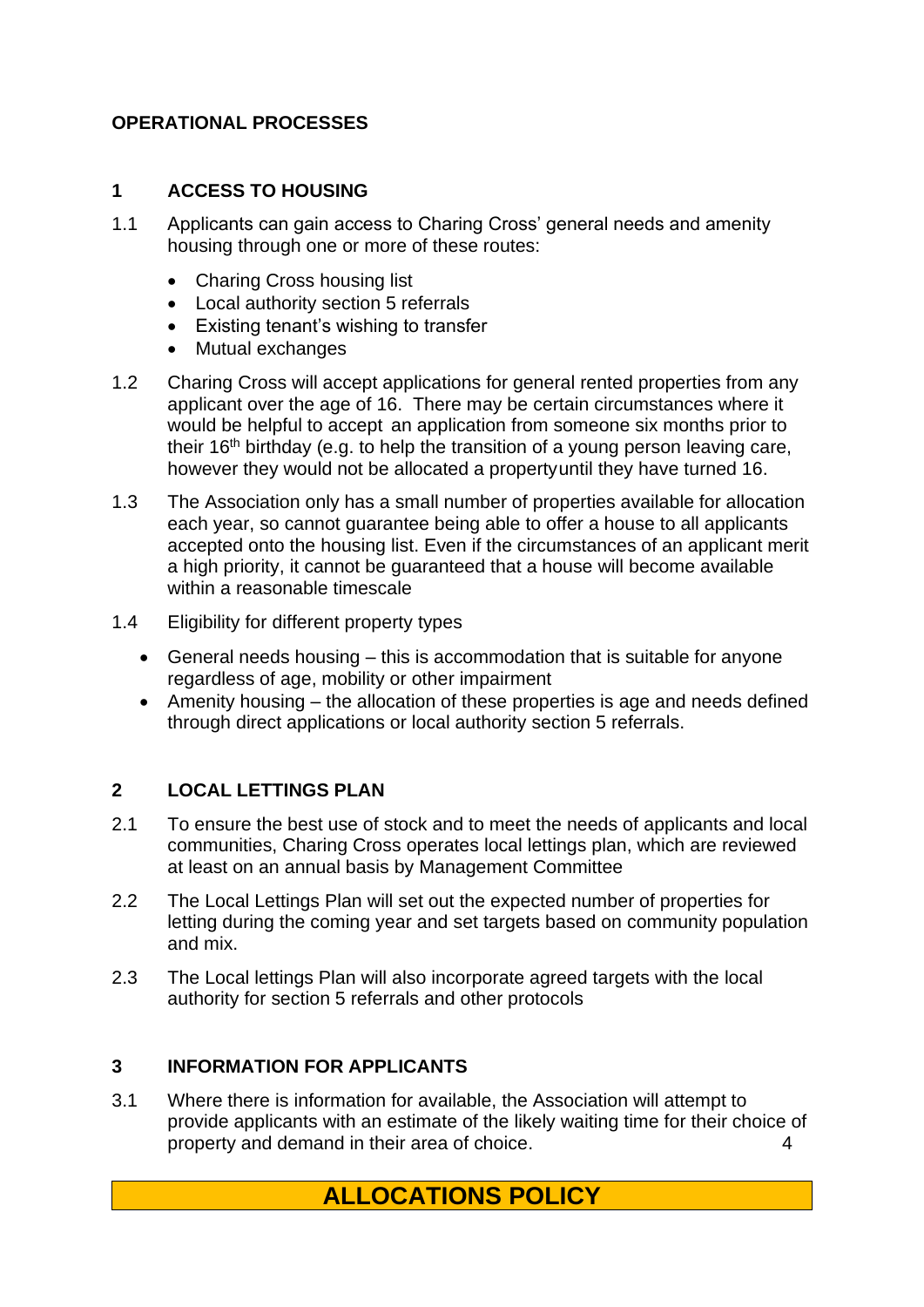# **4 SUSPENSIONS**

- 4.1 Where Charing Cross has accepted direct applications, applicants will be suspended from the waiting list for the following reasons
	- Where applicant has rent arrears, or any other debts attributed to a current or previous tenancy
	- The applicant has tenancy related convictions and the Association is not satisfied that such behaviour has ceased and is unlikely to re-occur
	- On grounds of conduct: where the applicant has had an order for recovery of possession on certain grounds made against them; and/or a previous tenancy has been terminated on the grounds of abandonment or neglect of the property
	- Applicant has provided false or misleading information
	- Applicant has intentionally worsened their own circumstances to promote their application for housing
	- Where a direct applicant has refused two reasonable offers of housing. A reasonable offer is defined as an offer for a property which is based on application information and preferences, will meet the applicant's housing need
	- Applicants have voluntarily suspended themselves
	- Where an applicant is not eligible for assistance (i.e asylum seeker)
	- An applicant has been violent or aggressive to staff The length of the suspension will be considered by the Association when looking at the applicant's history Suspensions will be subject to regular review. Applicants may appeal in writing against a decision to suspend/refuse access to the Housing Manager within 10 working days. If the applicant is not satisfied, they can then follow the Association's complaints process.
- 4.2 Suspensions cannot be applied to a homeless household with the local authority has a duty to rehouse (section 5 referrals) or applicants with a homeless priority.
- 4.3 Arrears and other tenancy related debts.
- 4.3.1 Where the tenant or applicant owes more than one twelfth of the annual amount payable in relation to a current or former tenancy, their application will be suspended from the housing list unless there is an appropriate arrangement to pay debts and the arrangement has been maintained for the previous three months. The Housing Manager has the discretion to approve an offer of housing to an applicant who does not meet these conditions where there are special circumstances.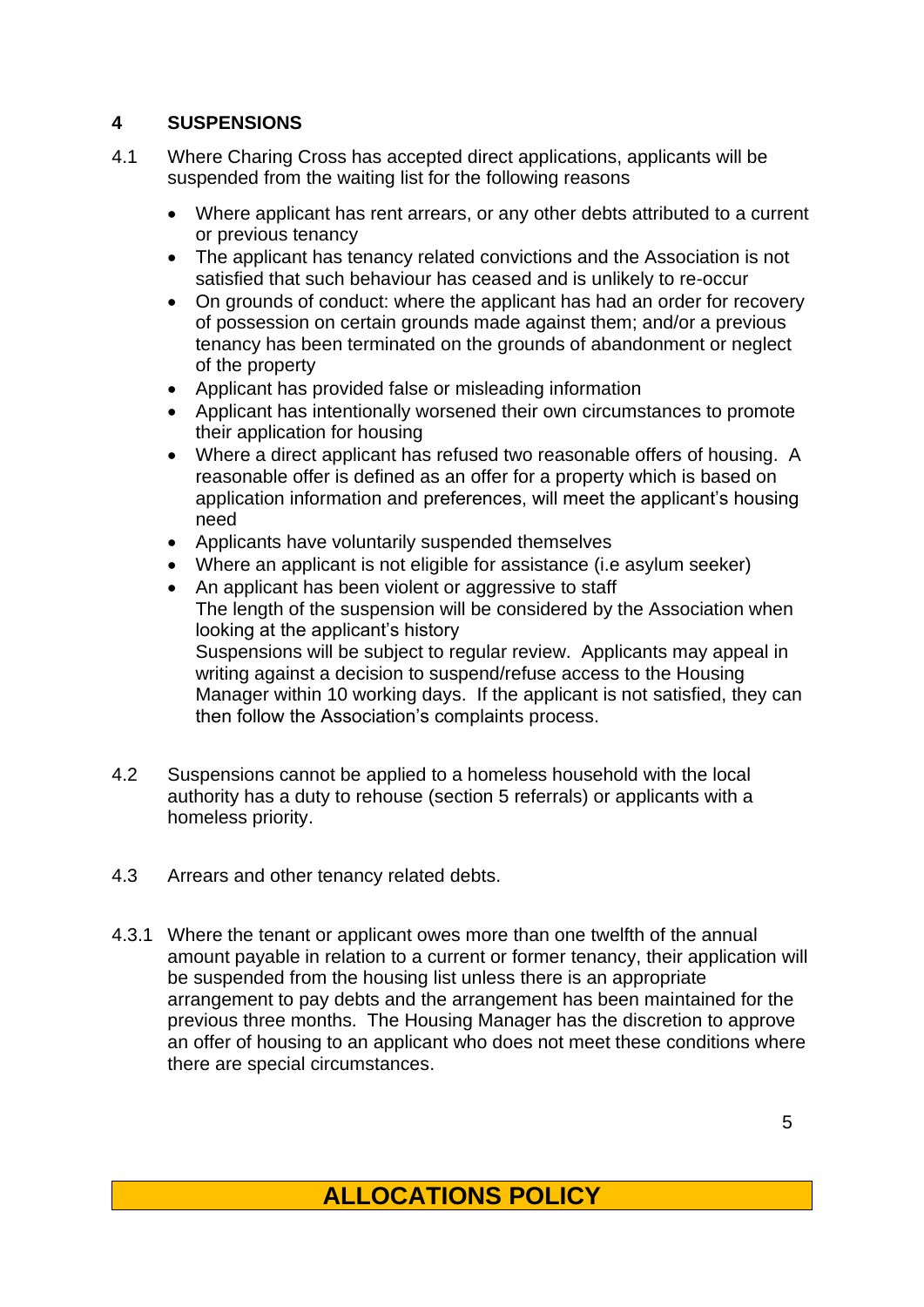- 4.3.2 If the applicant was not the tenant, and instead was a member of the household, the Association will not take into account the tenancy elated debt when assessing their application.
- 4.3.3 Where tenancy debt are over five years old, applicant will not be suspended. Any tenant who is allowed to start a tenancy with arrears owing to us, must sign an undertaking to pay off the arrears within a reasonable time period which will be determined by the Association.
- 4.4 Anti-Social Behaviour (ASB)
- 4.4.1 Applicants will only be suspended for ASB which is serious and tenancy related (i.e. breach of tenancy agreement). The criteria for this would be referred to section 16(3) of the Housing (Scotland) 2001 Act.
- 4.4.1 Where applicants have caused serious ASB issue within three years, or terminated or abandoned a Charing Cross Housing Association or other landlords' tenancy where they were responsible for wilful damage a Short Scottish Secure Tenancy will be considered.
- 4.5 Threatening or abusive behaviour
- 4.5.1 If an applicant behaves in a threatening or abusive manner towards a member of staff, the Association will consider a suspension based on the seriousness of the behaviour. Careful judgement must be used as the behaviour may be a symptom of mental ill-health or a momentary expression of frustration.

# **5 SECTION 5 REFERRALS AND OTHER PROTOCOL REFERRALS**

- 5.1 The Association will seek to enter into formal partnership arrangements with the relevant local authority.
- 5.2 The partnership arrangements will set out nomination agreements between the two bodies and the basis on which Association will assist the local authority in meeting housing needs and its statutory homelessness duties.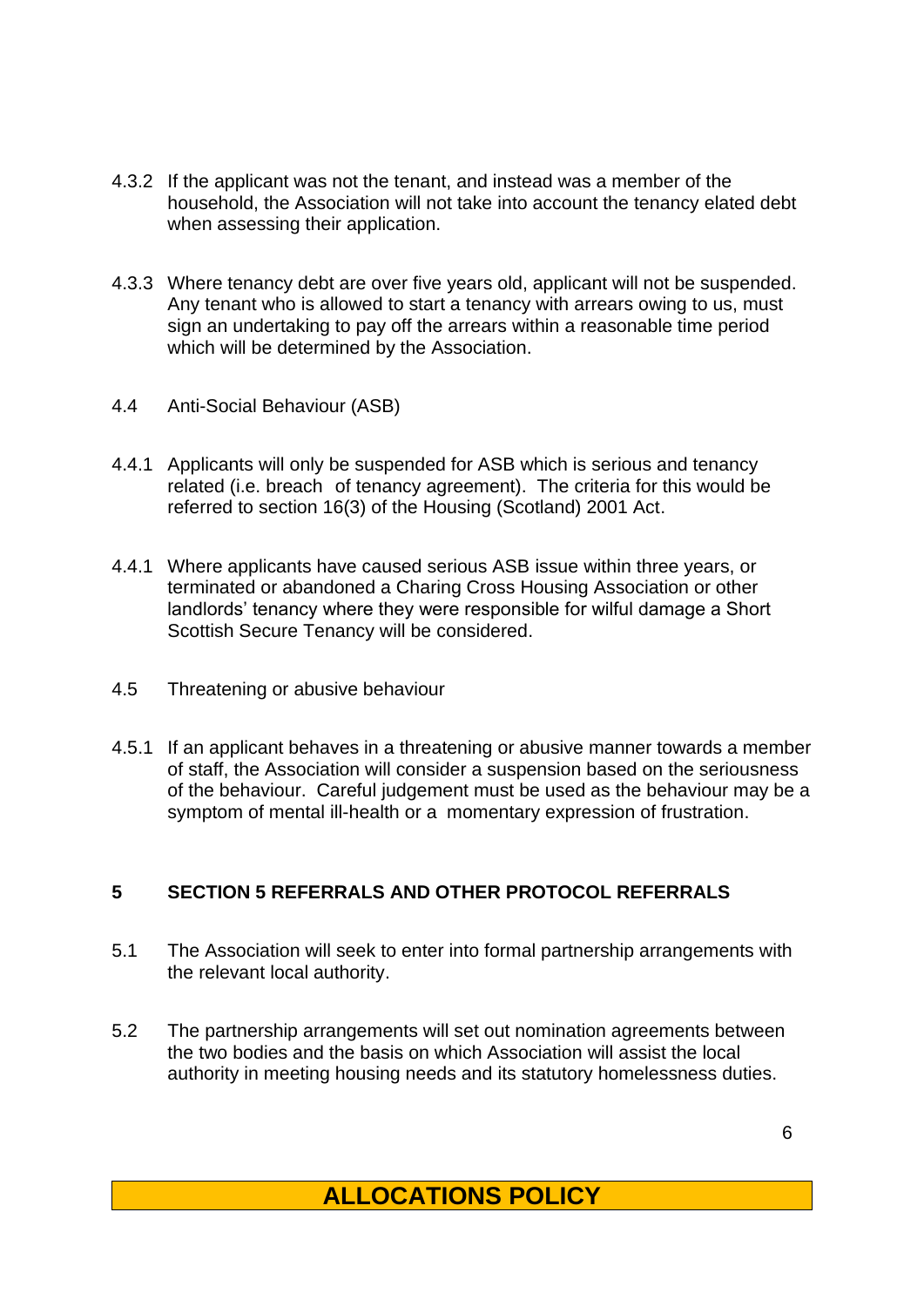- 5.3 The Association will provide both temporary and permanent accommodation for homeless people upon the request of the local authority as part of its duty to secure permanent accommodation under the homelessness legislation.
- 5.4 Where this is not possible, there must be a good reason as per the Housing (Scotland) Act 2001 'Homelessness Section 5: Guidance on Good Reason', for example:
- 5.5 The Association is unable to make suitable housing available within six weeks of the request and the local authority is satisfied that it can source appropriate accommodation from another provider in a reasonable period; the only housing available is a type which is not appropriate for the applicant, for example sheltered housing, specialist accommodations, or significantly adapted properties for occupation by people with a disability. Where the local authority withdraws the referral (this could be related to the first bullet point as an example); or where the applicant has voluntarily suspended their application.
- 5.6 There are no other grounds on which a section 5 referral can be refused.
- 5.7 Note: It is not appropriate to place a victim of domestic abuse near the area where the perpetrator lives unless the victim has specifically requested this due to access to local schools, friends or family nearby.
- 5.8 Any dispute arising from the operation of these arrangements will be resolved either through the dispute process agreed with the local authority or through the use of an Arbiter.
- 5.9 Referral arrangements with voluntary or other agencies that specialise in providing support to particular groups of people may also be agreed. Such arrangements will be identified within Local Lettings Plans.

# **6 HOUSE TYPES AND SIZES TO BE ALLOCATED**

- 6.1 The Association will attempt to allocate houses of the types expressed as a preference on the application form.
- 6.2 The Association will not as a matter of course allow an applicant to move into a property which is too small for their needs
- 6.3 General guide to house size with the following table is a general rule to the minimum size of houses offered to applicants.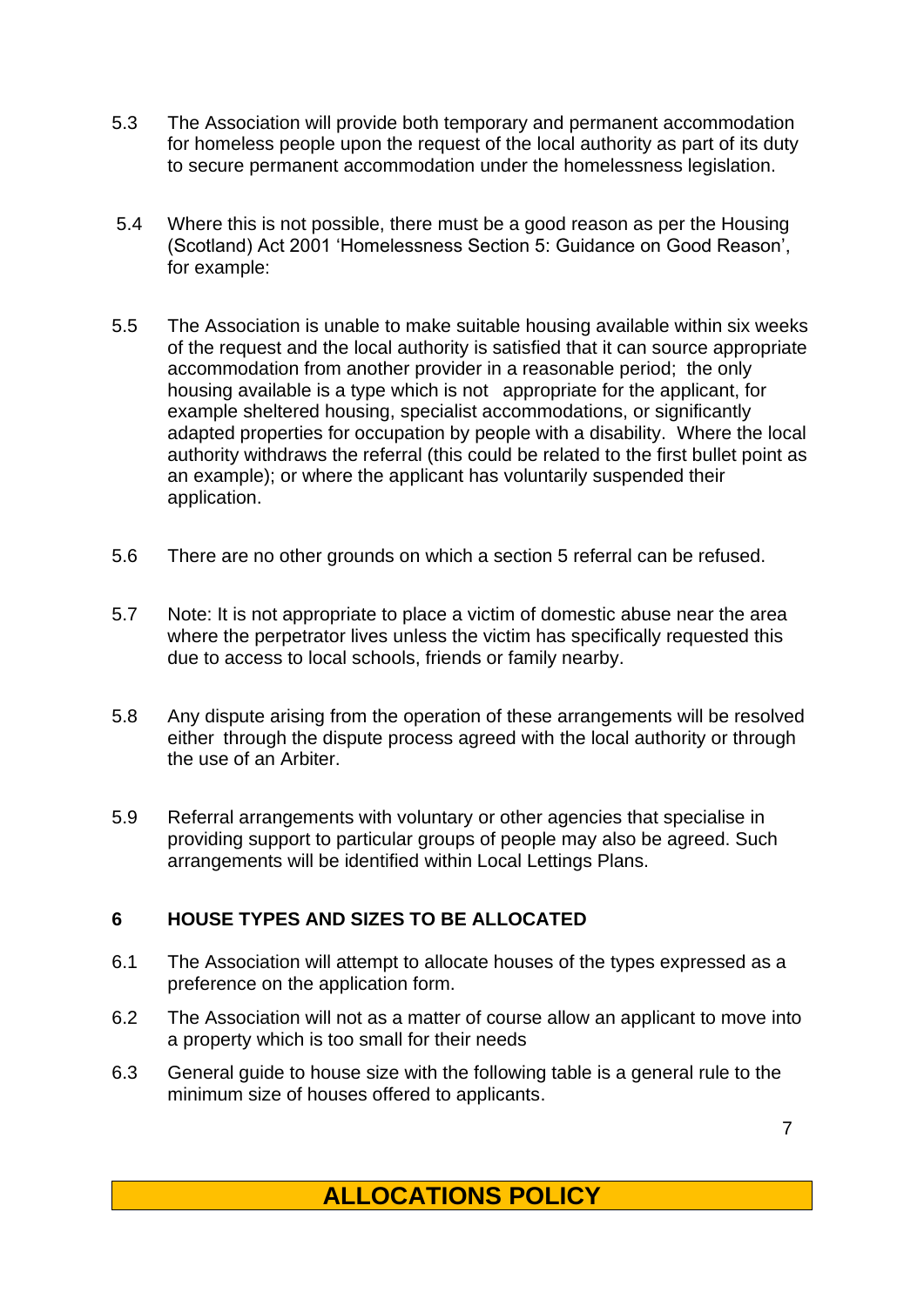| <b>Household</b>                       | <b>Minimum size</b> |
|----------------------------------------|---------------------|
| Single person                          | 1 bedroom           |
| Couple                                 | 1 bedroom           |
| Single parent or couple $+$ 1 child    | 2 bedroom           |
| Single parent or couple + 2 children   | 2 or 3 bedroom*     |
| Single parent or couple $+3$ children  | 3 or 4 bedroom*     |
| Single parent or couple $+$ 4 children | 3,4 or 5 bedroom*   |
| Single parent or couple + 5 children   | 4,5 or 6 bedroom*   |

\*Depending on ages and sexes of children

#### 6.4 Sharing bedrooms

- 6.4.1 The minimum number of bedrooms that are require by a household with children will be based on the following:
	- 1 bedroom for each two children of the same sex under the age of 16
	- 1 bedroom for each two children under 10 years
	- Once a child reaches the age of 16, they will be classed as an adult and will be allocated a separate bedroom
	- Where a member of the applicant's household is pregnant, the unborn child will be counted in the household calculation size when proof is provided
- 6.5 Over-crowding priority
- 6.5.1 Any household currently living in conditions where they do not meet the minimum standards set out above will be overcrowding points.
- 6.6 Additional bedrooms
- 6.6.1 The following households will be offered properties with one extra bedroom (in addition to the minimum requirement in the sections above.
	- Households with a medical need for an extra bedroom. This must be for a documented and evidenced medical need. For example, a couple where an applicant requires a medical bed which can only accommodate one. Evidence would have to be from a third party such as a support plan, social work, occupational therapy etc
	- Applicants who have access to their child(ren) 50% of the week shall be added to the most appropriate waiting list. This must be evidenced for example by solicitor's letter, receipt of child benefit
	- Households with a need for an extra bedroom for a permanent carer that is part of a support plan and requires a bedroom for support purposes. This would require evidence such as a support plan from social work
	- Households who require an extra bedroom due to fostering (if a fostering application is pending, the Association will consider granting an extra bedroom before a child becomes a member of household. This may depend on how far advanced the application is and the views of any relevant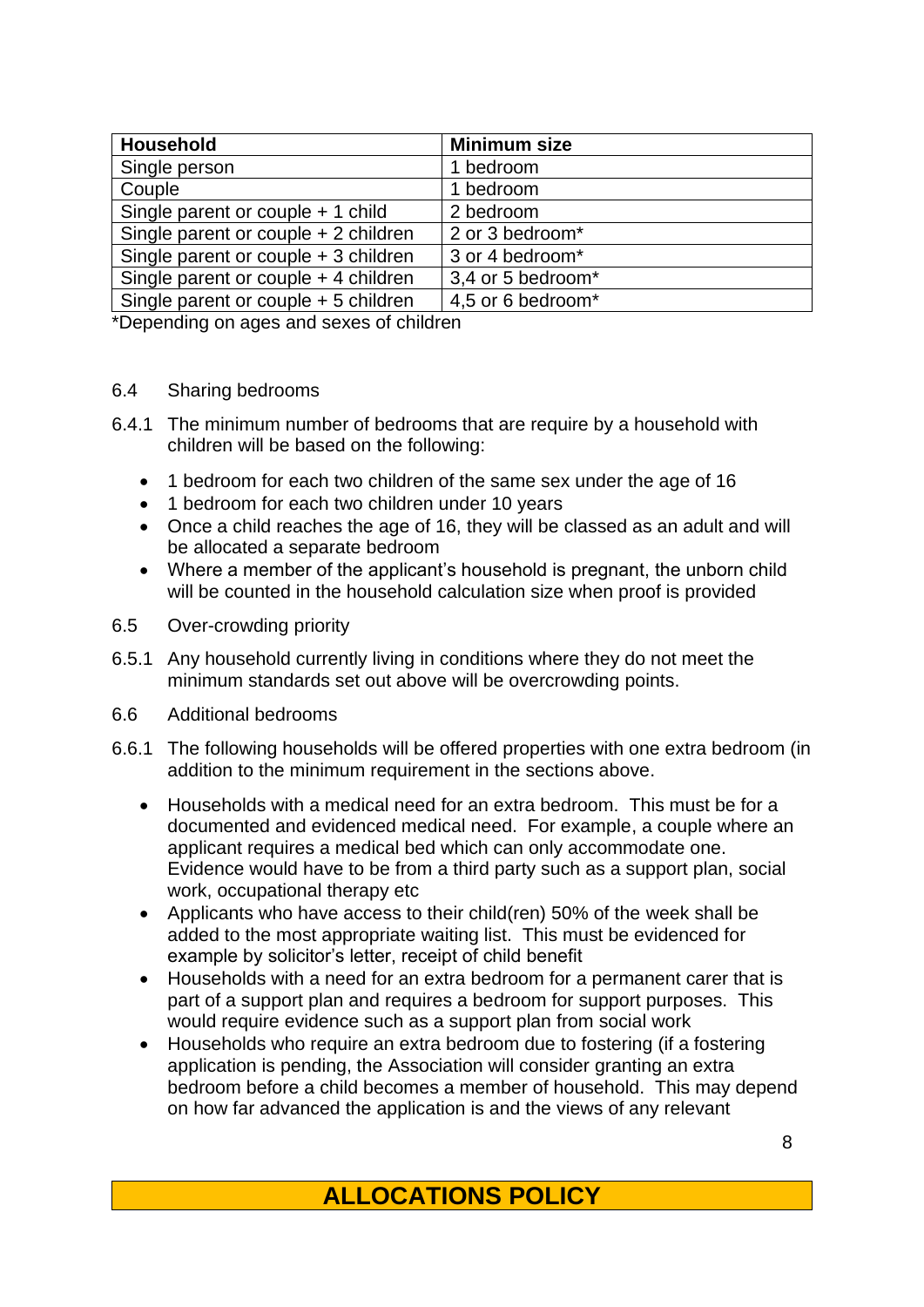• organisation such as the local authority handling the application. Any decision to award an extra bedroom should be approved by Housing Manager). This would also apply for those households who have kinship care arrangements as defined by the Looked After Children (Scotland) Regulations 2009.

## **7 CATEGORIES OF POINTS**

- 7.1 Over crowding
- 7.1.1 The degree of overcrowding being experience by an applicant's household will be assessed according to the number of bedroom's exclusively available to that household within their present accommodation.
- 7.1.2 15 points shall be awarded for the first bedroom lacking and 10 points for each additional bedroom lacking thereafter as shown in the table below:

| <b>Issue</b>       | <b>Points awarded</b> |
|--------------------|-----------------------|
| Lacking 1 bedroom  | 15                    |
| Lacking 2 bedrooms | 25                    |
| Lacking 3 bedrooms | 35                    |
| Lacking 4 bedrooms | 45                    |
| Lacking 5 bedrooms | 55                    |
| Lacking 6 bedrooms | 65                    |

- 7.1.3 Only the applicant's household needs will be considered in assessing overcrowding.
- 7.2 Under occupation
- 7.2.1 under occupation points are calculated on the number of bedrooms which are not used by the applicant.
- 7.2.2 20 points will be awarded for each unoccupied bedroom as shown in the table below:

| <b>Issue</b>          | <b>Points awarded</b> |
|-----------------------|-----------------------|
| 1 unoccupied bedroom  | 20                    |
| 2 unoccupied bedrooms | 40                    |
| 3 unoccupied bedrooms | 60                    |
| 4 unoccupied bedrooms | 80                    |
| 5 unoccupied bedrooms | 100                   |

7.2.3 The household or circumstances of the applicant must have changed since they accepted the tenancy of their current accommodation before they can be eligible for under occupation points.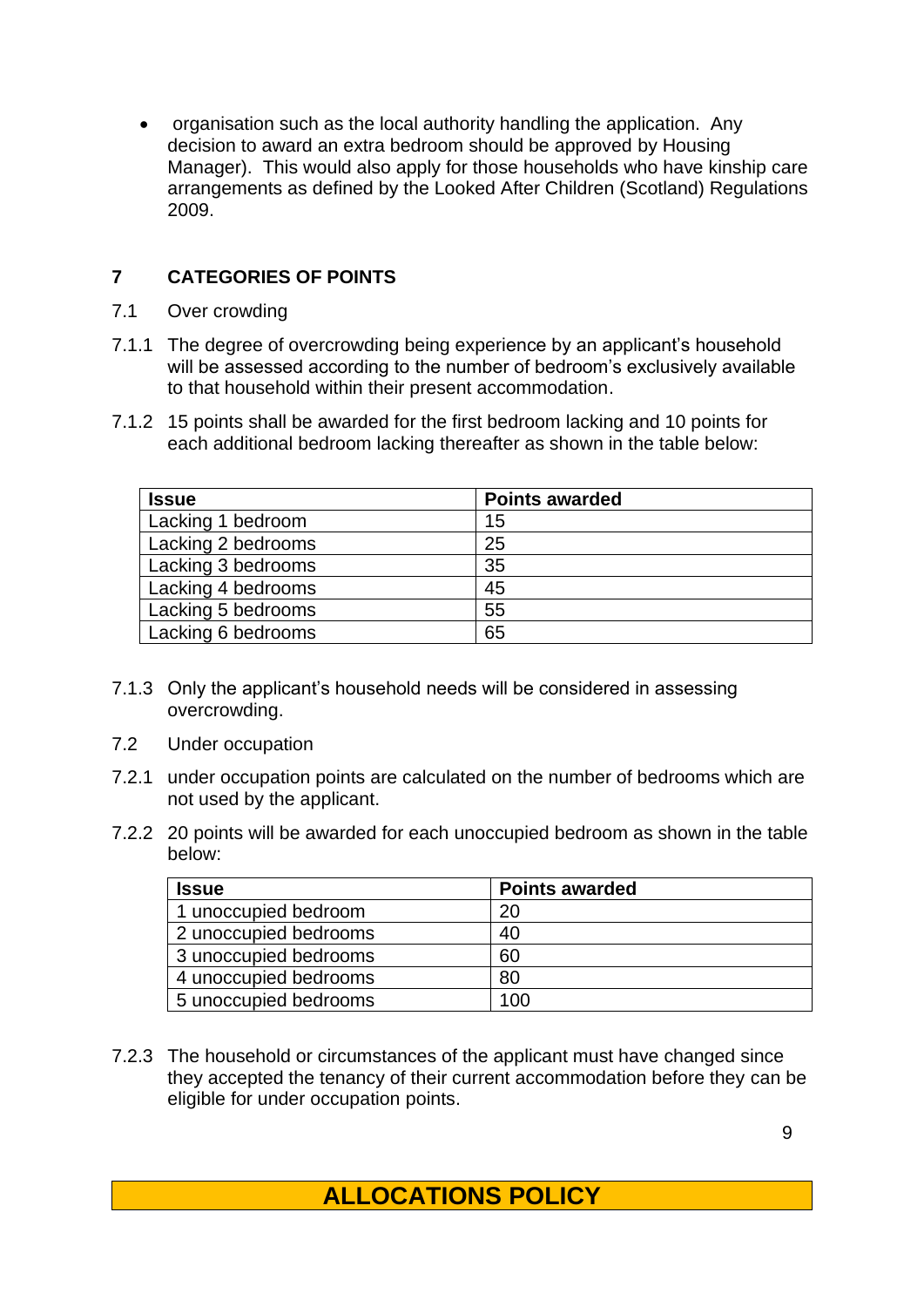#### 7.3 Medical points

- 7.3.1 Having a medical or health condition does not automatically mean an applicant or one of their household will qualify for points.
- 7.3.2 Points will be given where the applicant or a member of their household have a medical/health condition which will be alleviated by rehousing. Their current accommodation must be exacerbating or adversely affecting their health.
- 7.3.3 The Association has within it's stock, suitable accommodation that will alleviate the medical need.
- 7.3.4 Points will not normally be awarded for
	- Stress, anxiety or depression unless the sufferer is receiving ongoing and long-term assistance from psychiatric services and it can be clearly demonstrated that their current housing is aggravating the problem
	- The health or medical condition being exacerbated by environmental factors (such as general neighbourhood problems or neighbours' disputes) UNLESS the applicant's existing landlord supports the application and explains why they are unable to remedy the problem or move the applicant within their own stock
- 7.3.5 Points are awarded based on the severity of the medical issue and the extent to which housing would alleviate the problems or improve standard of life as per following table

| <b>Issue</b>                                            | <b>Points awarded</b> |
|---------------------------------------------------------|-----------------------|
| Causing the person mental/emotional issues to such      | 15                    |
| a degree that long term psychiatric services are        |                       |
| involved. Person finds it difficult to access shops etc |                       |
| around the property                                     |                       |
| Current accommodation aggravating the medical           | 30                    |
| condition and making it difficult for them to use       |                       |
| facilities in the home and move around                  |                       |
| independently.                                          |                       |
| Current housing conditions severely restricting         | 40                    |
| mobility within the home. Severely restricted to daily  |                       |
| activities                                              |                       |
| Very severe mobility problems which render person       | 60                    |
| housebound. Unable to be discharged from hospital       |                       |
| due to unsuitable housing. Medical condition            |                       |
| rendering it impossible for person to use facilities in |                       |
| their home                                              |                       |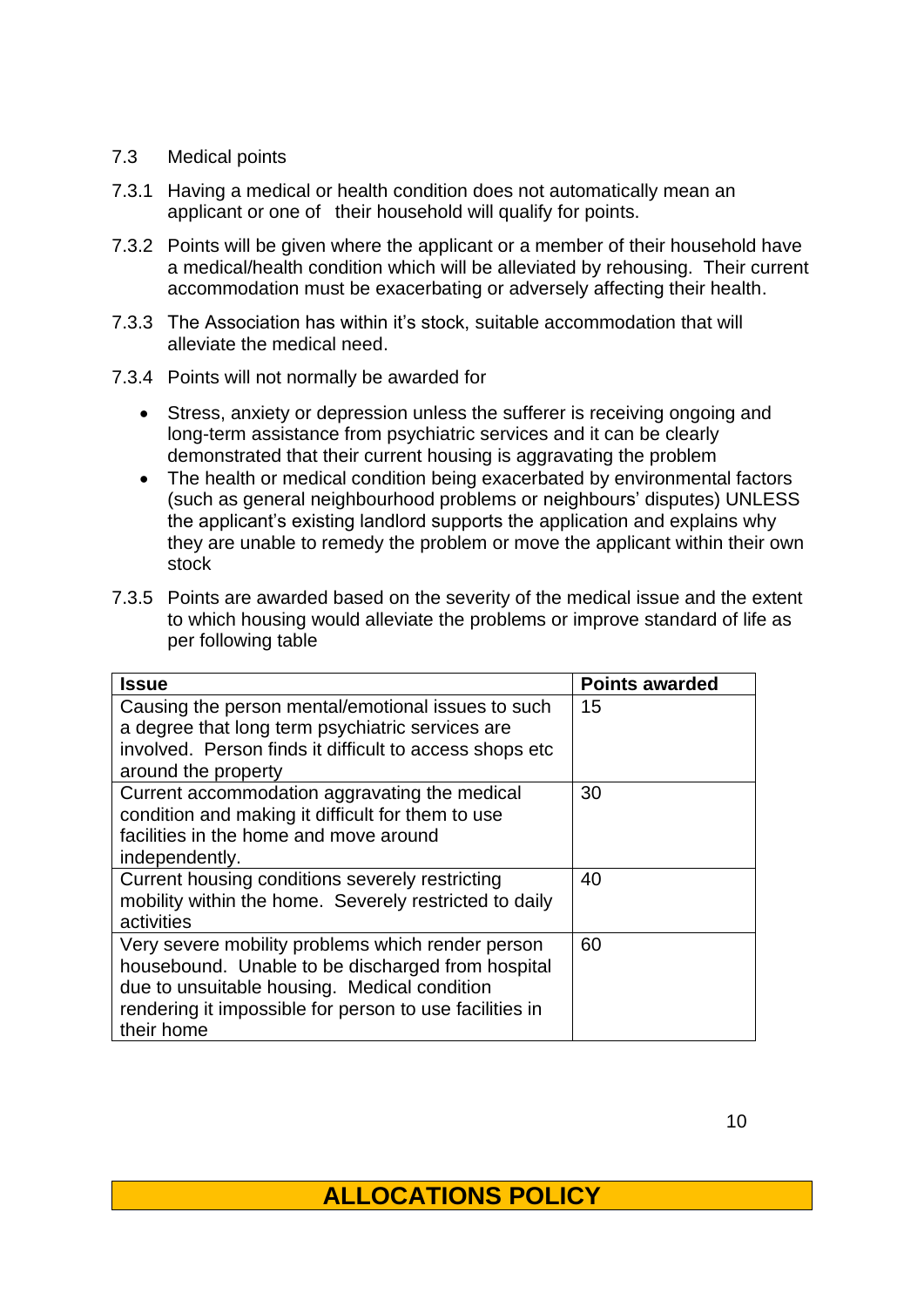- 7.4 Sharing Amenities
- 7.4.1 Sharing amenity points are awarded to applicants who share someone else's home or live in a hostel sharing basic amenities as per table below;

| <b>Issue</b>          | <b>Points awarded</b> |
|-----------------------|-----------------------|
| Sharing a living room | 10                    |
| Sharing a kitchen     | 10                    |
| Sharing a bathroom    |                       |

#### 7.5 Lacking amenities

7.5.1 Lacking amenity points are awarded to applicants who do not have the basic amenities. Points will be awarded as per table below:

| <b>Issue</b>                           | <b>Points awarded</b> |
|----------------------------------------|-----------------------|
| No separate kitchen e.g. bedsit/studio | 5                     |
| No kitchen                             | 10                    |
| No inside toilet                       | 10                    |
| No shower/bathroom                     | 10                    |
| Inadequate hot water supply            | 10                    |
| No heating                             | 10                    |
| No living room e.g. bedsit/studio      | 10                    |

- 7.6 Insecurity of tenure
- 7.6.1 Insecurity of tenure points are awarded to applicants who either have no accommodation of their own or who are homeless or threatened with homelessness. Points will be awarded as per the table below:

| <b>Issue</b>                                    | <b>Points awarded</b> |
|-------------------------------------------------|-----------------------|
| Homeless or potentially homeless and            | 60                    |
| requiring permanent accommodation as            |                       |
| defined by the Housing (Scotland) Act 1987      |                       |
| and 2001. A written decision notice             |                       |
| should be provided to the Association in        |                       |
| order for these points to be applied            |                       |
| Resident in tied/service accommodation and      | 60                    |
| contract ending due to either retirement or ill |                       |
| health                                          |                       |
| Living with friends or relatives and not under  | 20                    |
| the threat of homelessness                      |                       |
| Living in private rented accommodation and      | 20                    |
| not under the threat of homelessness            |                       |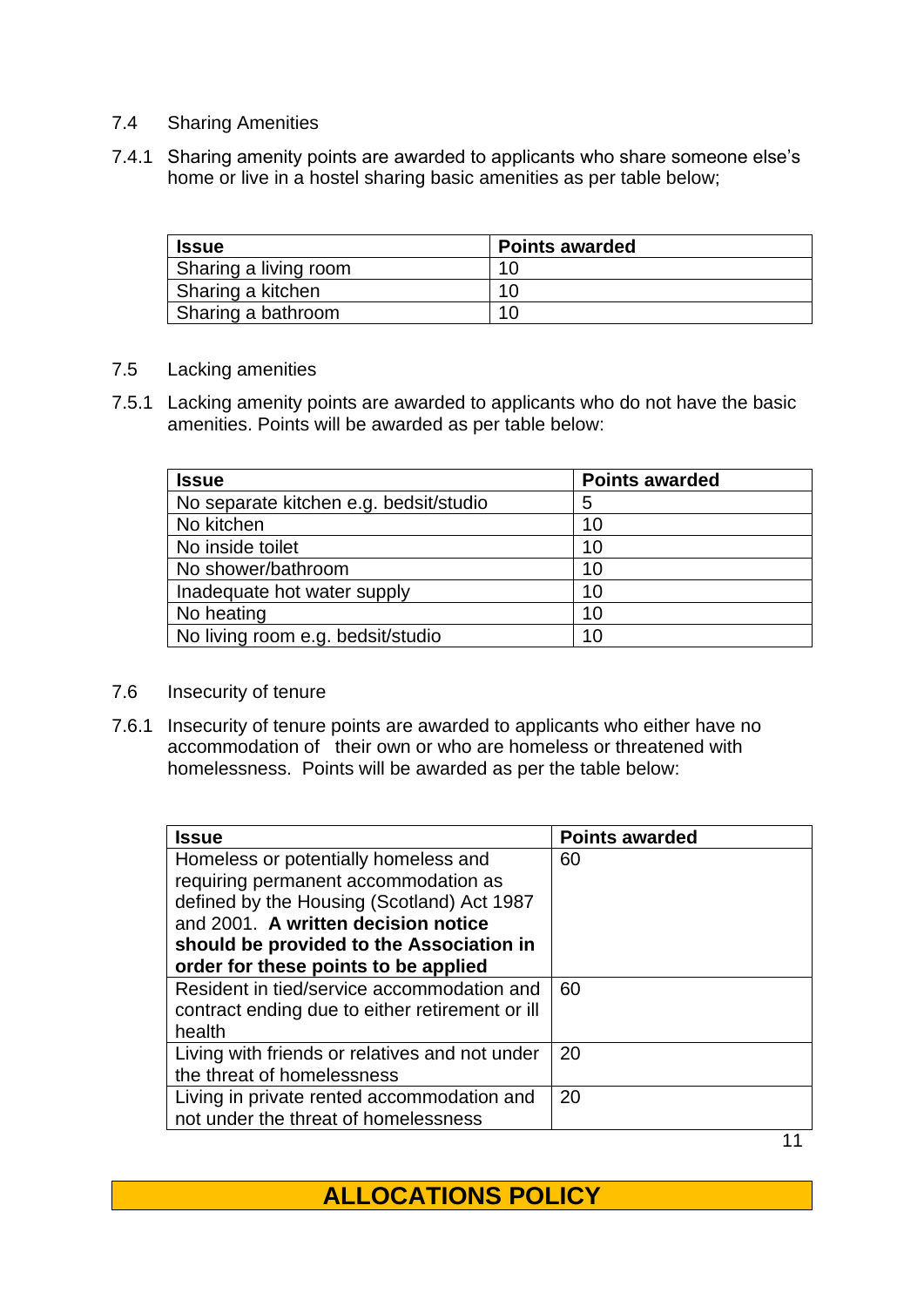- 7.7 Demolition or Modernisation works
- 7.7.1 The association is committed to assisting other registered social landlords and local authorities adhere to their development and modernisation programmes. Points will be awarded to those applicants who can provide evidence that their current accommodation has been identified and/or is being purchased by the local authority or registered social landlord for the following:
	- Clearance
	- Demolition
	- Extensive improvement or modernisation works that requires the property to be vacated for a minimum of 6 months

The intention with these points is not to assist with decanted accommodation but instead to re-house the applicant permanently

#### **The maximum points awarded in this section would be 100**

- 7.8 Social/ Community/Family Support/Employment
- 7.8.1 Points will be awarded to those applicants where a move to the Charing Cross community will assist with providing/receiving support from family/friends in the community and that the travel taken at the moment to achieve the level of support is causing severe difficulties.
- 7.8.2 This could take the form of regular childcare, daily respite care, assistance with household. This would need to be fully evidenced for example being in receipt of carers allowance. Evidence of the travelling difficulties would also be required.
- 7.8.3 Points applied for moving for employment would also be under the same evidence requirements. Evidence of the difficulties faced by current travel would have to be provided.

| <b>Issue</b>                           | <b>Points awarded</b> |
|----------------------------------------|-----------------------|
| The applicant and their household have | 40                    |
| a specific need to move to the Charing |                       |
| Cross community to provide or received |                       |
| support                                |                       |
| The applicant and their household have | 40                    |
| a specific need to move to the Charing |                       |
| Cross community for employment         |                       |
| reasons                                |                       |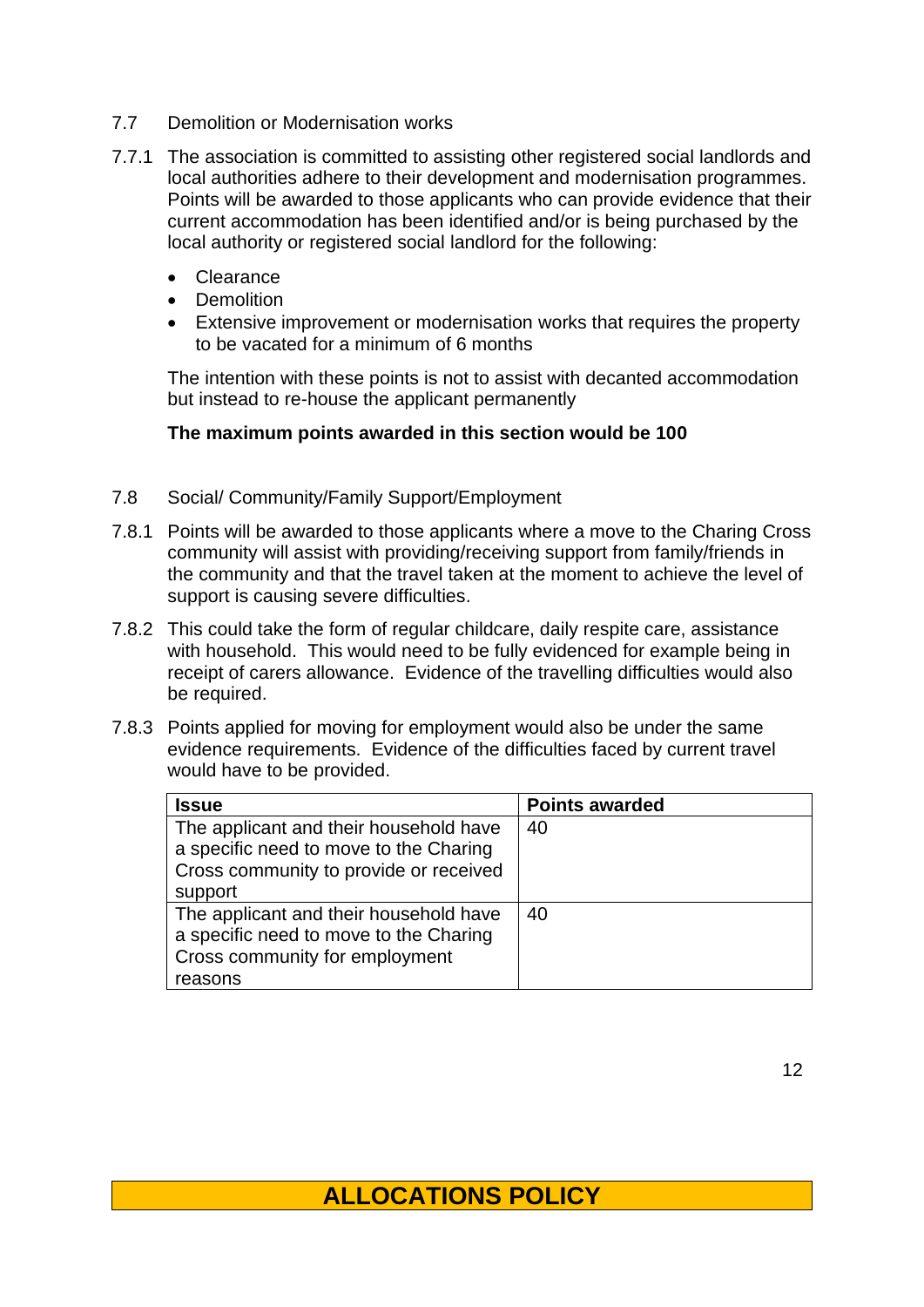- 7.9 Harassment/ Domestic Abuse/ Anti-social behaviour
- 7.9.1 Harassment should not be confused with neighbourhood issues, general nuisance, vandalism or other forms of anti-social disputes. Harassment goes beyond neighbour disputes and is on-going violence which may be physical or verbal, and which is aimed at a specific person or household purely on the basis of a personal factor such as nationality, race, religion or sexuality.
- 7.9.2 Points will be awarded for harassment when the applicant can demonstrate that their quality of life is seriously affected because of harassment of themselves or a member of their household. Evidence may be requested such as letters of support from current landlord, police reports etc
- 7.9.3 Points will be awarded for issues within the neighbourhood and this will reflect the severity of the problem in the neighbourhood at large and the direct effect it is having on the applicant and/or applicant's family
- 7.9.4 Points will only be awarded in this section when the applicant remains in the address shown on the application at the date of award
- 7.9.5 Points will not normally be given if the applicant or a member of their household is judged to be the instigator and perpetrator of the dispute and is being unreasonable in their expectations or is unjustified in their accusations and complaints.

| <b>Issue</b>                                                                                                                                                                                                                                     | <b>Points awarded</b> |
|--------------------------------------------------------------------------------------------------------------------------------------------------------------------------------------------------------------------------------------------------|-----------------------|
| Applicant or member of household is<br>in imminent danger i.e. they at risk of<br>violence if they remain in their<br>present accommodation. This could<br>be due to harassment, abuse or anti-<br>social behaviour.                             | 60                    |
| Evidence of serious and ongoing<br>incidents of anti-social behaviour<br>and/or neighbour nuisance in the<br>immediate vicinity of the applicant's<br>home. Acceptable evidence would be<br>confirmation from statutory bodies<br>such as police | 40                    |
| Evidence of ongoing neighbour<br>dispute that is judged to be<br>detrimentally affecting the<br>household's ability to live peacefully.<br>Support evidence will be required<br>from a statutory body such as police                             | 20                    |
| Where there is evident of an ongoing<br>neighbour dispute that is viewed as<br>minor in nature and judged to have<br>arisen from lifestyle clash.                                                                                                | 10                    |

7.9.6 Points will be awarded as per the table below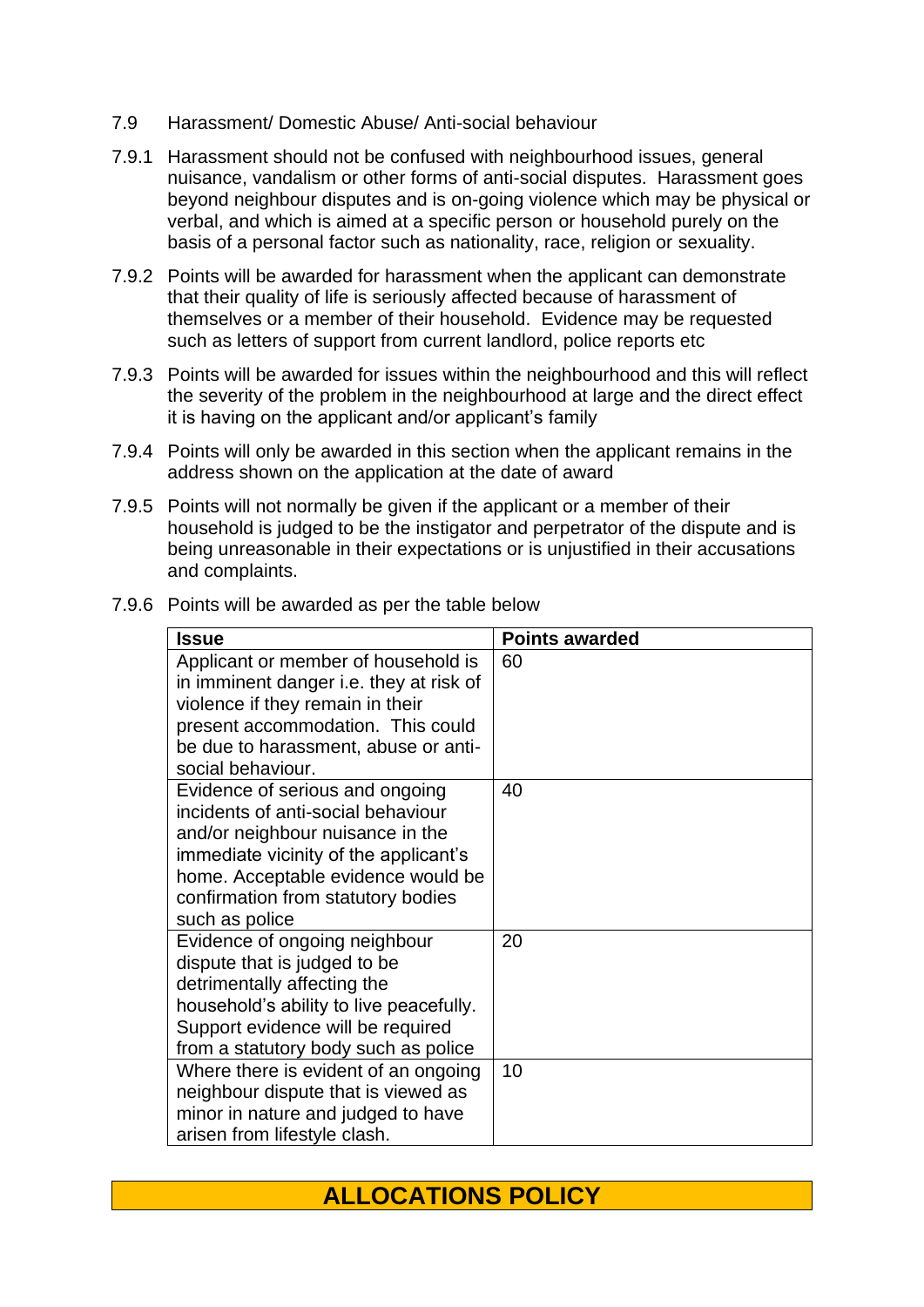| Supporting evidence will be required |  |
|--------------------------------------|--|
| as per policy                        |  |

- 7.10 Special Circumstances
- 7.10.1 The Housing Manager has the discretion to award points to applicants with exceptional circumstances not covered in the policy
- 7.10.2 They will only be valid while the applicant remains in the address shown on the application. If there is any change to circumstances the points will be removed and the applicant informed. The applicant is free to reapply for these points.
- 7.10.3 Any Special Circumstances points awarded are subject to regular review by the Housing Manager. The Housing Manager will remove Special Circumstances Points if the applicant no longer qualifies for them.
- 7.11 Removal of points
- 7.11.1 Points are awarded under certain categories only when the Association is satisfied that the problems being experienced are so severe that the only means of resolved the situation is urgent re-housing. This includes:
	- Statutory homeless
	- Intentionally homeless
	- Hostel or homeless unit
	- Imminent danger
	- Harassment
	- Domestic abuse
	- Very high medical and health needs
	- Special circumstances

Many of the housing needs bulleted in 7.11.1 are already recognised and awarded priority by our Allocations Policy. If is therefore suggested that 'Special Circumstances' points be used to facilitate the rare, but sometimes necessary management transfers which will be reported on. This is where the housing needs recognised by the Policy do not adequately reflect the housing need of the transfer applicant and an immediate move is required due to unique and difficult circumstances. These points will often be awarded in at a traumatic time to prevent the tenant becoming homeless.

- 7.11.2 These points are awarded to allow applicants to be re-housed as soon as possible and housing aspirations are of secondary importance. Refusals of suitable re-housing, will therefore, result in a review of the applicant's eligibility for the priority points and unless the refusal is directly linked to the reason for awarding the points may result in these points being removed. The applicant will not be considered for priority points for a period of 12 months.
- 7.11.3 Priority points may also be removed if the cause of the problem that led to the points being awarded has been resolved by other means and/or no incidents have occurred in the previous 12 months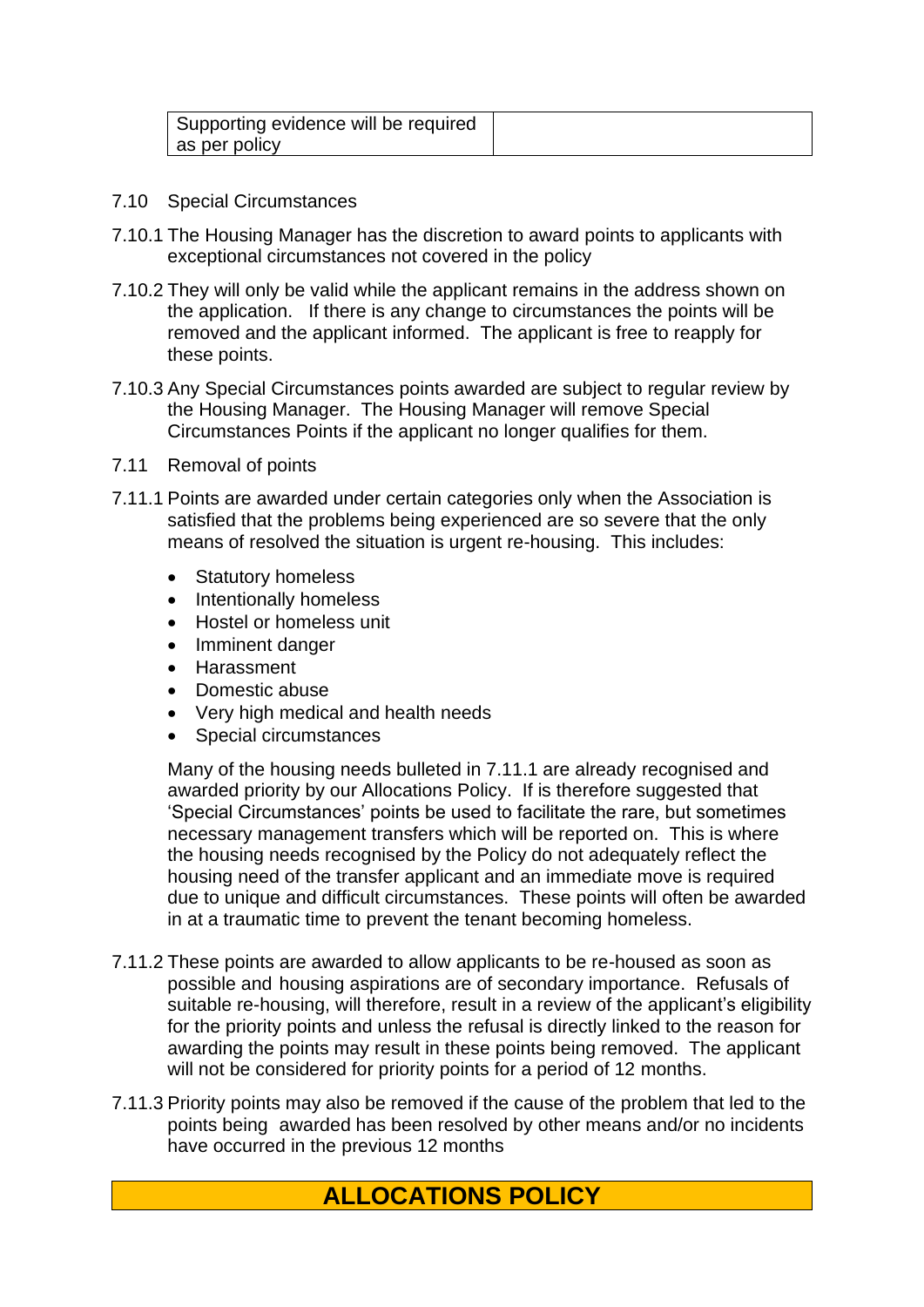#### **8. TRANSFERS**

8.1 Tenants of the association may apply for a transfer. In assessing transfer applications, points are awarded under various categories to reflect housing needs as per the policy. The total number of points will define their position on the list.

14

- 8.2 If a joint tenant applies and the other tenant is not moving with them, the joint tenant's application is not treated as a transfer. Instead they will be added to the direct list.
- 8.3 The Association recognises that following relationship breakdown, a tenant may apply for separate housing. Written confirmation in the form of a solicitor's letter, court order or other proof will require to be submitted. In View of the Association's limited stock, applicants must also apply to other housing providers for additional housing areas to maximise their re-housing prospects.

## **9 RESPONDING TO APPLICATIONS**

- 9.1 In line with the Housing (Scotland) Act 2001 all applications are assessed and pointed in accordance with the Association's Allocations Policy.
- 9.2 Applicants will receive written notification once their application has been accepted onto the housing list. The Association will aim to turn around an application form (from receipt to issuing registration letter) within 3 calendar days.
- 9.3 Information will be provided to applicants in writing of how many points they have been awarded, the size of property they are being considered for and the current position on the list.

#### **10 MAKING, RECEIVING, ACCEPTING AND REFUSING AN OFFER OF HOUSING**

- 10.1 All applicants who apply for housing will be shortlisted based on the priority criteria given to reasonable preference groups set out in this policy. Applicants at the top of the list will then be considered for a property if they are eligible, they meet the household size for the property and are not subject to a suspension.
- 10.2 Reasonable offers
- 10.2.1 A reasonable offer is defined as an offer for a property which is based on application information and preferences, will meet the applicant's housing needs. When determining whether an offer is reasonable, the Association will also take into accounts;
	- Stock availability and demand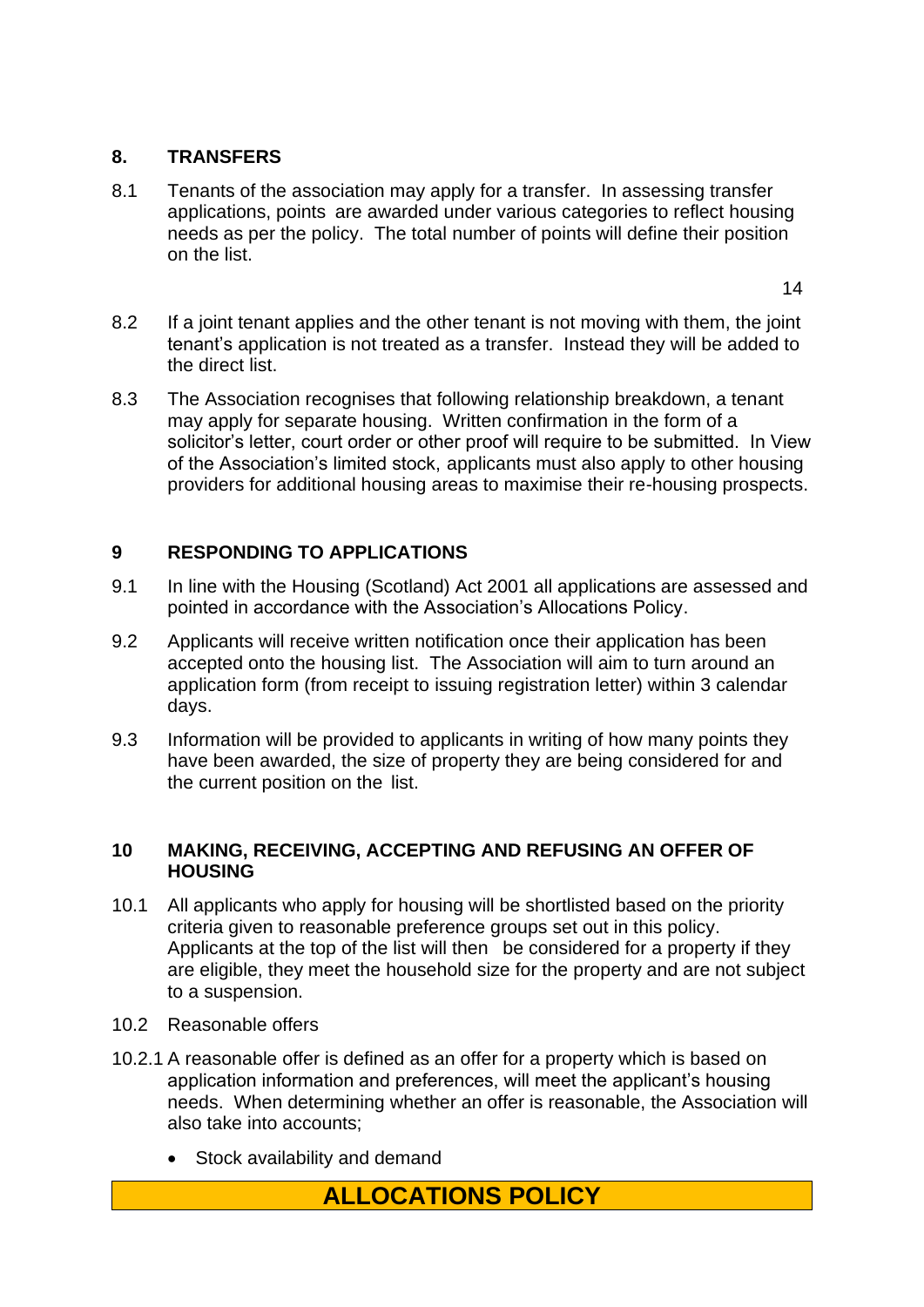- Legislative requirements
- Based on the reason for the refusal and the information provided about the property, was it reason that the applicant should have recognised that the property was unsuitable before accepting an offer
- If there been any change in the applicant's circumstances.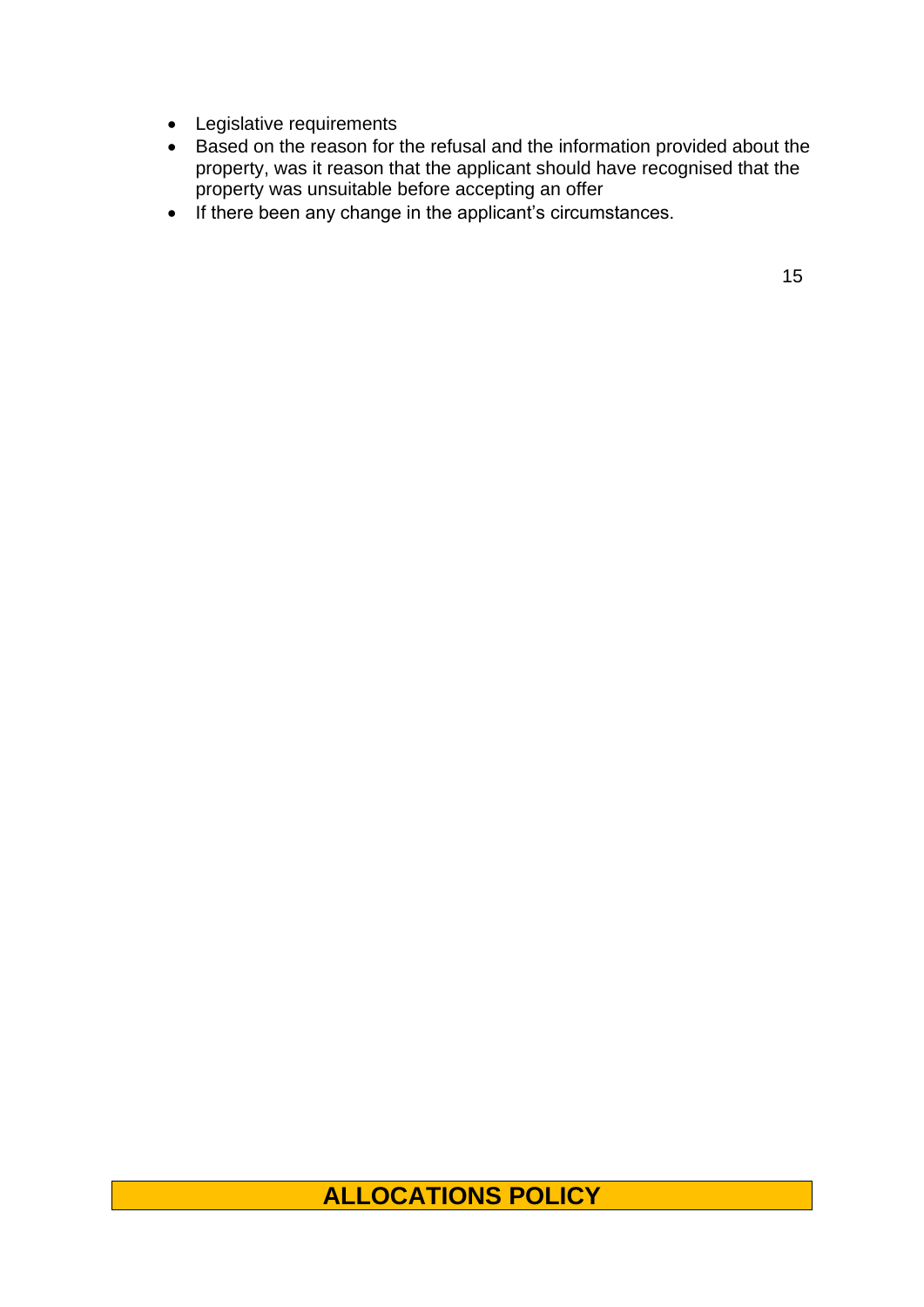- 10.3 Applicants will be given up to two working days from the date of the offer letter to respond either by refusing the offer or by making an arrangement to view the property. Failure to do so will result in the offer being withdrawn in writing by the Association and recorded as a refusal.
- 10.4 An applicant must normally accept tan offer and sign the tenancy agreement within one working day of viewing the property, although this may be extended by a further working day in special circumstances. Failure to do so will result in the offer being withdrawn and recorded as a refusal.
- 10.5 The Association does appreciate that applicants may want to view and sign for a property on the same day and in exceptional circumstances staff will facilitate this request when required.

#### **11 CONFIRMATION OF CIRCUMSTANCES**

- 11.1 The onus of proof of circumstances lies with the applicants in most circumstances.
- 11.2 Applicants unable to provide adequate evidence as their housing needs or circumstances will have their application cancelled.
- 11.3 Responsibility for notifying changes of address and other change of circumstances lies with the applicant. Failure to notify changes may materially affect the points awarded.

#### **12 REVIEW OF APPLICATIONS**

- 12.1 A review of direct applications will be carried out on at least an annual basis.
- 12.2 Applicants will be required to respond to a letter within 28 calendar days of receipt stating whether they still wish to be considered for housing, and listing any changes in circumstances. Failure to do so will result in the applicant being removed from the list. Removal from the list will be confirmed in writing to the applicant. If an applicant contacts the Association within one month of being removed from the list, giving good reason for not responding they will be reinstated.
- 12.3 Removed applicants contacting us after the 28 calendar day deadline with no good reasons for not responding, must reapply by completing a new application form. This will be regarded as the new date of application, unless the Housing Manager considers there to be mitigating circumstances.
- 12.4 Tenancy references
- 12.4.1 With the applicant's consent, the Association will seek references from an applicant's current and former landlord for tenancies that have ended within three years or less from the date the applicant is considered for a property.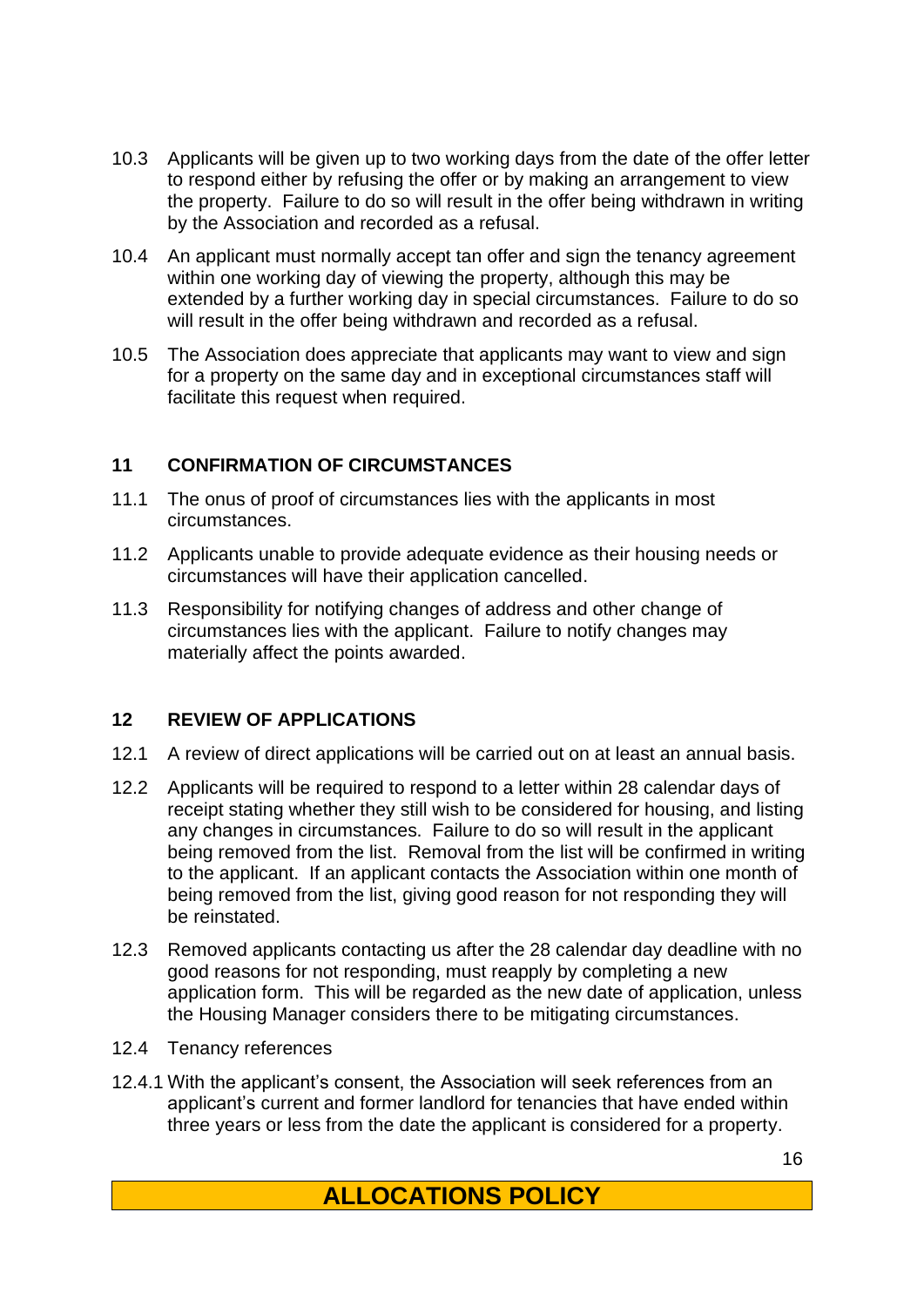## **13 CANCELLATION OF APPLICATIONS**

- 13.1 There are a very limited number of circumstances where an application may be removed from the housing list. These are:
	- The applicant asks us to cancel their application;
	- The death of an applicant; or
	- The applicant repeatedly fails to respond to a review of the list or to other correspondence
- 13.2 Any applicant whose application is cancelled or suspended will be notified in writing stating the grounds on which the decision has been made. If any applicant is aggrieved by such a decision, they have the right to appeal in writing to the Housing Manager within 15 working days of the date of notification being issued. The Housing Manager will review the case and respond within 15 working days. If the customer is not satisfied with the outcome of the appeal, the next stage is to follow the Association's complaints handling procedure.

#### **14 GRANTING OF TENANCIES TO EMPLOYEES, GOVERNING BODY MEMBERS AND RELATIVES OF PERSONS CONNECTED TO THE ASSOCIATION**

14.1 Housing applications from employees and relatives of persons connected with the Association will be treated in line with all other applications. All applicants shall be asked to state whether or not, to their knowledge, they are related to a Committee or staff/agent member, and the Association will comply with all relevant legislation, regulatory guidance and best practice in dealing with any of these applications.

# **15 HIGH RISK OFFENDERS**

15.1 Some offenders will require accommodation (for example on release from prison) and may require specialist support. As housing association, Charing Cross has a duty under Multi Agency Public Protection Arrangements to work collaboratively with local authorities and other agencies. This may involve assisting with the provision of accommodation while maintaining confidentiality and ensuring that information is shared in a sensitive and lawful way.

#### **16 TENANCIES GRANTED**

- 16.1 In all cases, excluding those categories below, a Scottish Secure Tenancy will be offered:
	- Where a Short Scottish Secure tenancy is appropriate in line with Schedule 6 of the Housing (Scotland) Act 2001.

17